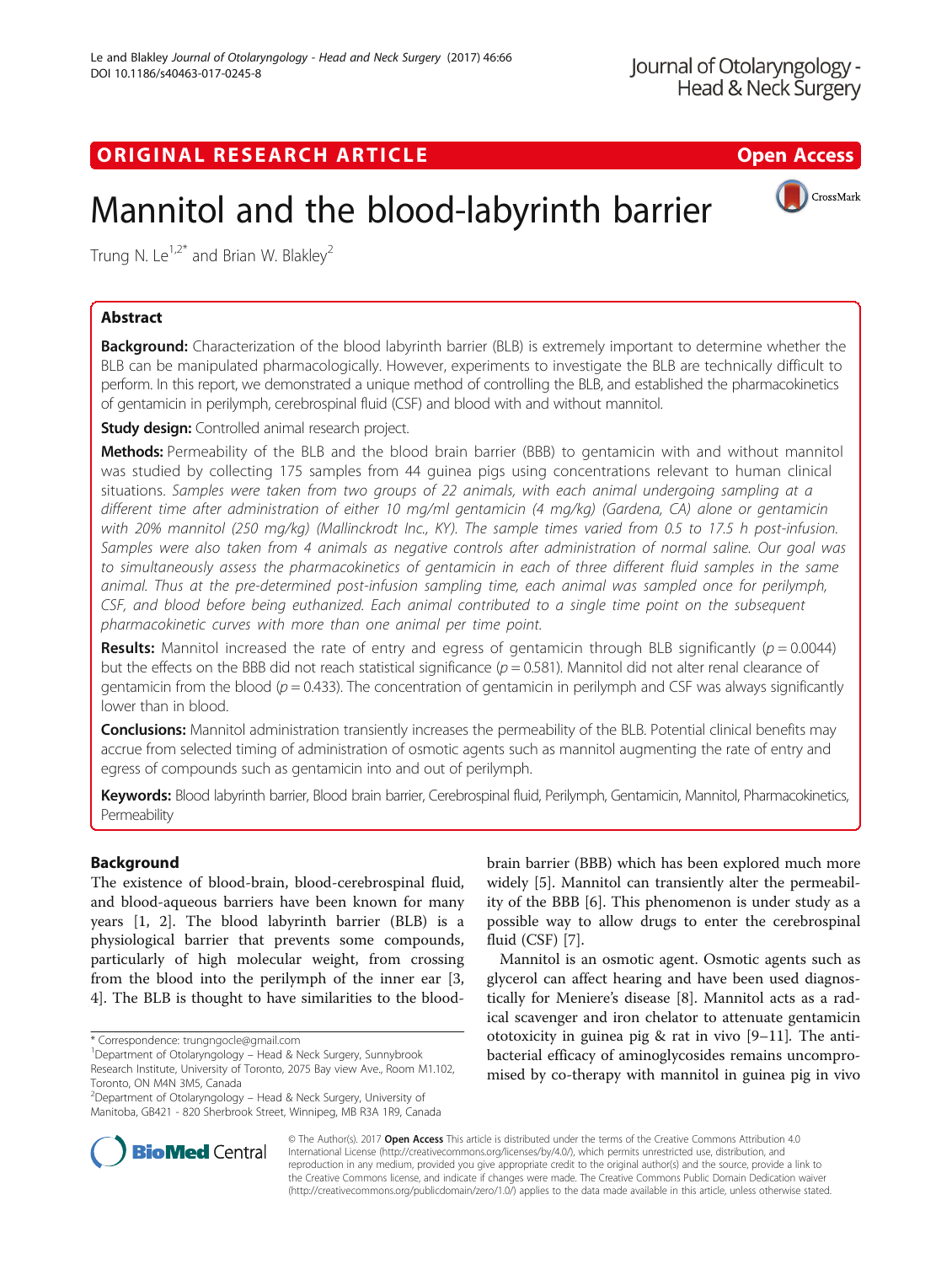[[12\]](#page-5-0); however, there is a lack of quantitative knowledge of the therapeutic use of mannitol in the BLB.

In an unpublished pilot study we found that mannitol injection increased perilymph osmolality higher than serum, similar to the results of others [[2](#page-5-0)]. The goal of the current study is to apply accepted pharmacokinetic techniques to quantify the entry and clearance of gentamicin in perilymph, CSF, and blood with and without mannitol. If mannitol changes the permeability of the BLB it is likely that this information can be applied therapeutically.

If these results are to be applied therapeutically in humans, we believe that the drugs must be delivered to test animals in doses that approximate those that might be given to humans. Most of the in vivo research on gentamicin toxicity in animals utilizes doses of gentamicin that exceed toxic human doses by several orders of magnitude [\[13](#page-5-0)–[15](#page-5-0)]. These massive doses can potentially introduce artifacts and overwhelm different trafficking routes such as tight junctions, stria vascularis, modiolus, basilar membrane, spiral ligament [\[16\]](#page-6-0). Our study used clinically relevant doses of gentamicin and mannitol that applied to common human treatments and still allowed for measurement and calculation of their phamacokinetics.

## Methods

The guinea pig was chosen because its hearing and vestibular systems are very similar to those of humans, as well as its ease of handling and large size of the cochlea [[17\]](#page-6-0). A total of 175 samples of perilymph, blood and CSF were collected from 44 Dunkin-Hartley guinea pigs (Charles River Breeding Lab, Senneville) with jugular vein catheters placed for intravenous injection. Samples were taken from two groups of 22 animals, each at different times after administration of either 10 mg/ml gentamicin (4 mg/kg) (Gardena, CA) alone or gentamicin with 20% mannitol (250 mg/kg) (Mallinckrodt Inc., KY). Samples were also taken from 4 animals as negative controls after administration of normal saline. Our goal was to simultaneously assess the pharmacokinetics of gentamicin in each of three different fluid samples. Each animal was sampled once for perilymph, CSF, and blood before it was terminally collected at each individual post-infusion time varying from 0.5 to 17.5 h. Each animal contributed to a single time point on the subsequent pharmacokinetic curves with more than one animal per time point.

All infusions were delivered via cannula inserted into the left external jugular vein with an infusion pump at a constant infusion rate of 0.3 ml/min. The protocol was approved by the University of Manitoba Animal Research Ethics Committee.

Prior to this project, a pilot project was undertaken that helped identify the methods, feasibility and time

required to collect samples of all three fluids at similar times. We recorded the exact times of sampling after administration. Perlymph, CSF, and blood samples in the same animal were collected within 15– 20 min of each other.

## Sampling procedures

Perilymph sampling was carried by surgically identifying the round window under general anesthetic with isoflurane using an operating microscope. Then the round window was pierced and a capillary tube (Drummond Scientific, PA) was inserted into the scala tympani. A maximum of 4–6 μl of perilymph fluid was successfully obtained from a cochlea. Micropipettes were sealed with wax and stored at 4 °C and analyzed within 24 h.

CSF sampling was performed by incising the skin and soft tissue over the occipital bone, carrying the dissection down to the atlanto-occipital ligament which was exposed and incised, entering the cisterna magna. This created free flow of CSF. A micropipette was inserted into the CSF pool obtaining 3–8 μl of fluid.

Blood was obtained by cardiac aspiration under the same terminal general anesthetic as the other samples. After allowing the blood to clot and centrifuging the sample, a micropipette was used to collect 4–8 μl of serum.

Some perilymph and CSF samples were contaminated with blood as evident during surgery and sample collection and not analyzed. In the 44 animals (88 ears) in the gentamicin and gentamicin with mannitol groups, five perilymph samples in the gentamicin group and 4 in the gentamicin with mannitol group were excluded for this reason. Four CSF samples in the gentamicin group and 3 in the gentamicin with mannitol group were excluded because they were contaminated with blood. The remaining samples were adequate for convergence of the parameter estimates for function fitting by GRAHPAD PRISM5 software.

#### Gentamicin assay

Enzyme-linked Immunoassay (ELISA) Test Kits (Bioo Scientific, TX) were used to measure gentamicin levels in perilymph, CSF, and blood. This assay has adequate sensitivity for concentrations of gentamicin that are an order of magnitude less than those encountered in this study. In summary, 2 μl of each sample was diluted 80× using sample extraction buffer. Triplicates of 50 μl of each diluted sample were subject to the competitive enzyme immunoassay in the ELISA plate for the quantitative analysis of gentamicin as per the manufacturer's instructions protocol. The ELISA plate was read using Gemini XPS microplate reader (Molecular Devices, CA) with 450 nm wavelength. The gentamicin concentrations (ng/ml) of the tested samples were determined from a 6-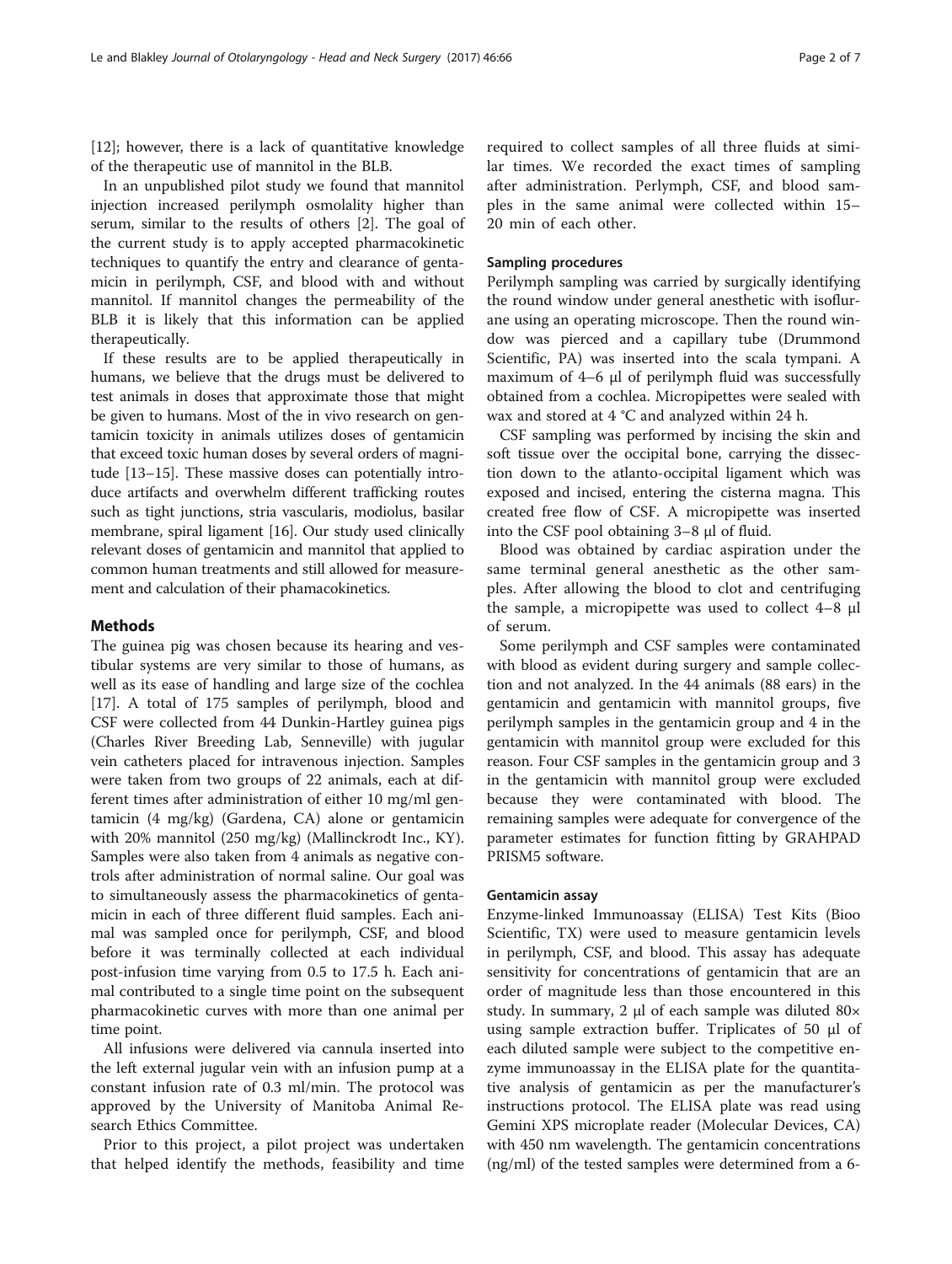points standard curve with a negative control. A total of 175 data points were collected from control and tested animals (gentamicin with or without mannitol) in addition to 6 samples "spiked" with known concentrations of gentamicin.

#### Statistical analysis

After verifying the validity of testing with the "spiked" samples and subtracting the non-specific background levels estimated from the saline-treated controls so that the expected pre-treatment and final asymptotic gentamicin concentrations equal zero, the gentamicin levels were entered into a database and analyzed using GRAPH PAD PRISM 5.0 software. The software provided best-fit parameter estimates with 95% confidence interval estimations and compared data fit between gentamicin with mannitol and gentamicin without mannitol for all three fluids with a significance level of  $p = 0.05$ using the extra sum-of-squares F-test, if the overall Fscore was significant.

#### Pharmacokinetic analysis

Data for gentamicin concentration in blood were fit to a first-order, decreasing exponential because intravenous infusion resulted in maximum blood levels before the first sampling time at 0.5 h.

For gentamicin in blood the equation was:

$$
y(t) = y_0 e^{-kt} \qquad \qquad eq.1
$$

Where  $y(t)$  is the concentration at time in hours t,  $y_0$ is the maximum concentration and k is the rate constant that represents the rate of change of the concentration. A quadratic fit to the data for perilymph and CSF determined that the peak concentration for perilymph and CSF occurred at about 4 h. For this reason the perilymph and CSF data were fit to a function that is the sum of an increasing exponential followed by a decreasing exponential with a peak at 4 h. For gentamicin in perilymph and CSF the equation was:

$$
y(t) = y_{max} [e^{-k_1 t} + (1 - e^{-k_2 (t-4)})]
$$
 *eq.2*

Where  $k_1$  and  $k_2$  parameters are constants for concentration decrease and increase respectively, which determine the overall rate of change of the concentration for gentamicin. Larger "k" values indicate more rapid rate of change. Significant differences in permeability of the BLB due to mannitol are indicated if  $y_{\text{max}}$ , k, k<sub>1</sub> or k<sub>2</sub> differ significantly between the with and without mannitol conditions. Another way to describe the rate of change of concentration that some readers may understand is the half-life  $(t_{1/2})$  which is the time required for the concentration to decrease by one-half. For a system

with one decay constant,  $k_x$ , the half-life (t<sub>1/2</sub>) can be calculated as  $\ln(2)/k_x$  or  $t_{1/2} = 0.693/k_x$ .

## Results

Data were adequate for convergence for all parameters in this study. Goodness-of-fit estimated by the  $R^2$  statistic were considered large or larger than typical [\[18\]](#page-6-0).

#### Blood

The pharmacokinetics models for gentamicin in blood were not statistically significantly different between the model without gentamicin versus the gentamicin with mannitol model (Table [1](#page-3-0),  $p = 0.433$ ;  $R^2 = 0.61$ ). This finding indicated that mannitol did not significantly change clearance from blood. The  $t_{1/2}$  of gentamicin in blood was 13.6 h, and the maximum concentration was 184 ng/ml. These results are graphically displayed in Fig. [1](#page-3-0).

#### **CSF**

Figure [2](#page-3-0) shows the "best-fit" pharmacokinetic parameters calculated by GRAPHPAD5 fit to eq. 2. The function was the sum of two exponentials. As for blood, the parameters of the models with and without mannitol were not statistically significantly different (Table [2](#page-4-0),  $p =$ 0.58). The rate constant,  $k_1$  was 0.65 which is much larger than the rate constant for blood,  $k = 0.045$  from Fig. [1,](#page-3-0) indicating that clearance is much more rapid from CSF than blood. As expected, the maximum concentrations (184 ng/ml in blood and 79 ng/ml in CSF) were much lower in CSF as well. Although clearance differs between blood and CSF, mannitol did not influence the clearance of gentamicin from blood or CSF significantly.

## Perilymph

Unlike blood and CSF, the effect of mannitol on the permeability of the BLB to gentamicin was significant (Table [3](#page-4-0),  $p = 0.0044$ ). The  $R^2$  values for the models for gentamicin concentration without and with mannitol were quite good, indicating that about 60% of the variability in the data was explained by the model ( $R^2 = 0.59$ ) and 0.69 respectively). Data were fitted to eq. 2. Figure [3](#page-5-0) illustrates the differences in permeability due to mannitol. Calculating  $t_{1/2}$  from  $k_1$  as for CSF, the half-life of gentamicin in perilymph was reduced from twelve hours to less than one hour by the addition of mannitol. The rapid increase in elimination of gentamicin induced by mannitol was much more significant compared to our controls, although the maximum concentration  $(Y_{max})$ remained unchanged between two groups.

Calculated sample size to demonstrate that the observed difference in gentamicin concentrations in perilymph with and without mannitol of 6 ng/ml was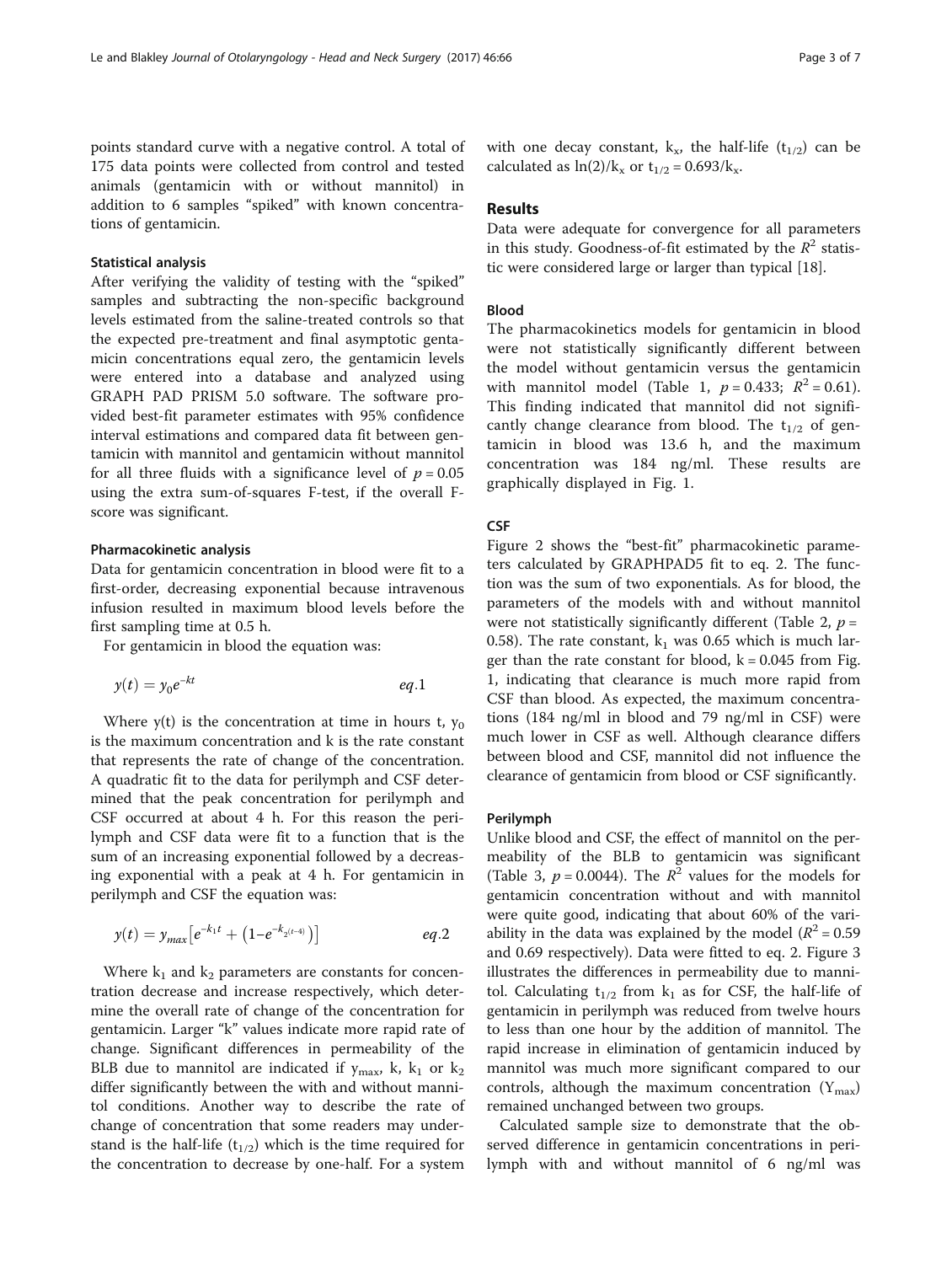<span id="page-3-0"></span>Table 1 Pharmacokinetic Parameters of Gentamicin Concentrations in Blood

| Parameter        | Gentamicin (ng/ml) given alone in blood (95%Cl) | Gentamicin (ng/ml) with mannitol in blood (95%Cl) | $p = 0.433$ |
|------------------|-------------------------------------------------|---------------------------------------------------|-------------|
| $Y_{\text{max}}$ | 184 (167-200)                                   | 172 (132-213)                                     |             |
| k                | $0.045(0.025 - 0.066)$                          | $0.055(0.002 - 0.109)$                            |             |
| Half life        | 15.27 (10.5-28.05)                              | 12.50 (6.4-324)                                   |             |
| tau              | $22.03(15.1-40.5)$                              | 18.03 (9.2-467)                                   |             |
| $R^2$            | 0.61                                            | 0.26                                              |             |

Data were fit to a first-order, decreasing exponential as eq. 1: [y(t) =  $y_0e^{-kt}$ ], to determine pharmacokinetic parameters rate constant k, and concentration at time t when  $t = 0$  h, y<sub>0</sub>. Fitted parameters did not differ significantly (p = 0.433) with or without mannitol so the best fit gentamicin alone is shown (n = 22 with mannitol and n = 22 without mannitol). As in Figs. 2 and [3,](#page-5-0) many data points are congruent so they look like one datum. The fitted parameters for eq. 1, (for +/– 95% confidence<br>interval), were y<sub>o</sub> = 184 (+/– 167–200) ng/ml; k = 0. rate of decay is the half-life t<sub>1/2</sub>, which was 15.3 (+/- 10.5–28.05) hours. R<sup>2</sup> for these data was 0.61 indicating that about 61% of the variability is accounted for by the model. The finding that parameters k, and y<sub>0</sub> were not different with or without mannitol indicate that mannitol did not significantly affect clearance of gentamicin from blood

statistically significant at the  $p = 0.05$  level was 59 samples or ears, ie 30 animals.

## **Discussion**

Our results suggest that mannitol increases the elimination of gentamicin from perilymph but not blood or CSF. The maximum concentrations of gentamicin in perilymph and CSF are similar (about 70–79 ng/ml for the dose and conditions in this study) and these findings suggest that the BLB and the BBB have similarities. In addition, biochemical studies have shown that for some substances, the composition, turnover, as well as protein concentration are considerably different between perilymph and CSF so perilymph must have a different origin [[1,](#page-5-0) [19](#page-6-0)–[21](#page-6-0)]. However, it appears that the BLB is more sensitive to mannitol than the BBB for gentamicin, similar to findings with salicylate [[22\]](#page-6-0). This finding may permit manipulation of the levels of compounds in the cochlea. By controlling the times of administration of a drug compared to mannitol, drugs could either be



Fig. 1 Gentamicin Concentration (ng/ml) over time in blood. Gentamicin was delivered intravenously so the maximum blood concentration was achieved before the first sample could be taken at about 0.5 h. Data were fit to a first-order, decreasing exponential as eq. 1:  $[y(t) = y_0 e^{-kt}]$ , to determine pharmacokinetic parameters rate constant k, and concentration at time t, when  $t = 0$ ,  $y_0$ . The model parameters were not statistically significantly different between the mannitol with and without conditions so the fit line shown is for the data without mannitol. The fit line is described by the function  $y(t) = 184e^{-0.045t}$ 

eliminated more quickly or could achieve higher concentrations in perilymph before the action of mannitol abates. Our findings suggest that the BLB is not the same as the BBB and therefore perilymph is a unique fluid, and not identical to CSF.

The maximum gentamicin concentration in blood was 184 ng/ml as opposed to 70 ng/ml in perilymph and 79 ng/ml in CSF. The concentration of gentamicin in perilymph and CSF was always significantly lower than in blood confirming that there were existing barriers between blood and either perilymph or CSF.

Gentamicin levels in endolymph would be valid but, endolymph volume is less than 2 μl making is subject to measurement error and contamination with perilymph. Our findings have potential for therapeutic intervention



Fig. 2 Gentamicin concentration (ng/ml) in Cerebrospinal Fluid (CSF). Data were fit to the sum of two first-order exponential equations and meant to model the sum of absorption and elimination of gentamicin from CSF. One equation was an increasing exponential starting at time t when  $t = 0$  and the second a decreasing exponential starting when  $t$  $=$  4 h. A quadratic fit to the data suggested that the peak occurred when time was 4 hours. The overall equation is eq. 2,  $[y(t) = y_{max}]$  $\left[e^{-k_1 t} + \left(1-e^{-k_2(t-4)}\right)\right]$  where  $k_1$  and  $k_2$  parameters are rate constants for decrease and increase concentration (hours−<sup>1</sup> ), respectively, which determine the overall rate of change of the concentration for gentamicin. The models with ( $n = 20$ ) or without mannitol ( $n = 21$ ) were not significantly different ( $p = 0.58$ ) so the data for gentamicin concentration without mannitol are shown. As in Figs. 1 and [3](#page-5-0) many data points are congruent so they look like one datum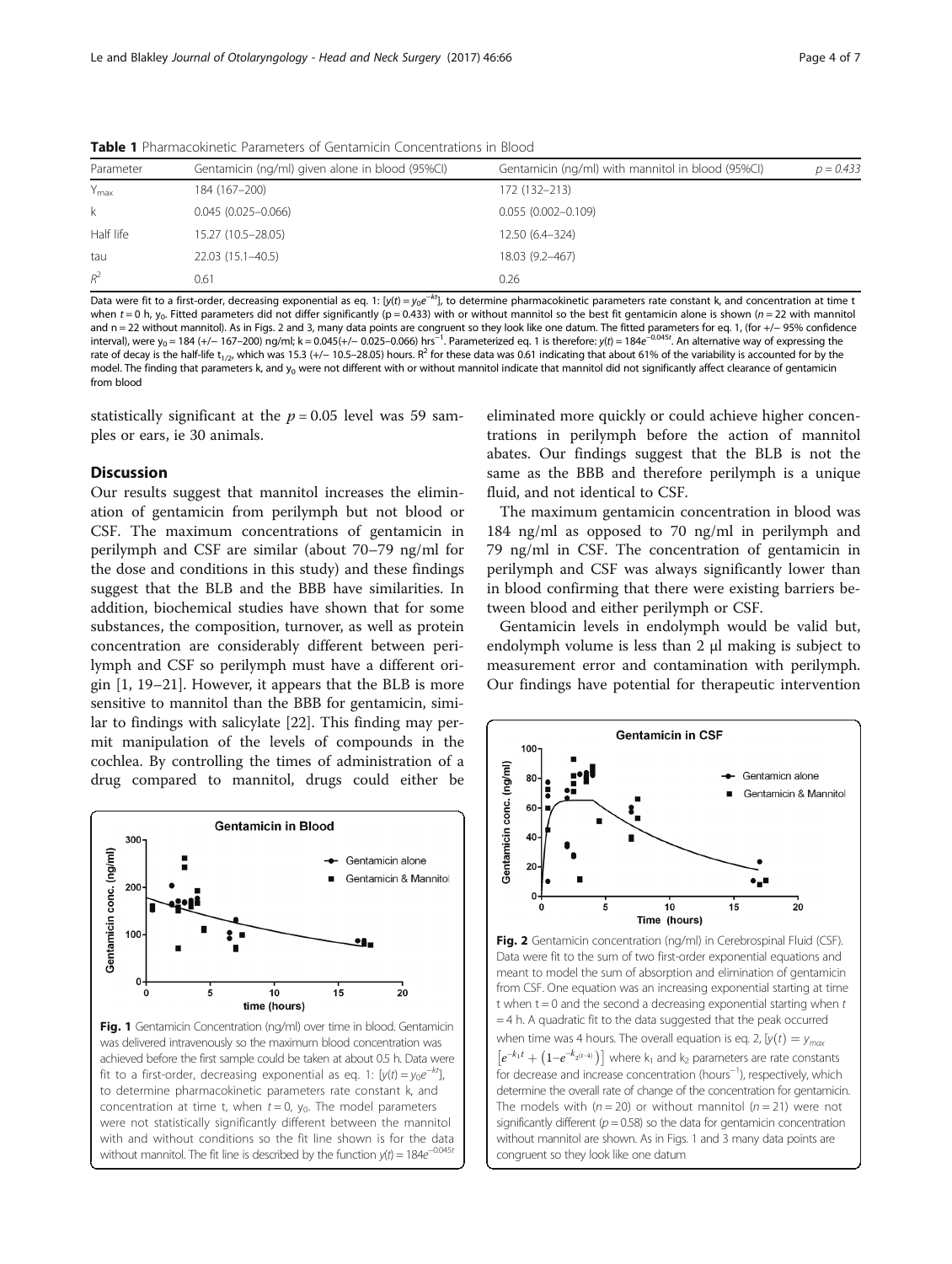| Parameter        | Gentamicin(ng/ml) given alone in CSF(95%Cl) | Gentamicin(ng/ml) with mannitol in CSF(95%CI) | $p = 0.58$ |  |  |
|------------------|---------------------------------------------|-----------------------------------------------|------------|--|--|
| $Y_{\text{max}}$ | 79 (50-100)                                 | 66 (52-80)                                    |            |  |  |
| $k_1$            | $0.65$ $(-0.25-1.3)$                        | $4.5(-4.3-13)$                                |            |  |  |
| k <sub>2</sub>   | $0.11 (-0.026 - 0.25)$                      | $0.12$ (-0.014-0.24)                          |            |  |  |
| $R^2$            | 0.32                                        | 0.36                                          |            |  |  |

<span id="page-4-0"></span>Table 2 Pharmacokinetic Parameters of Gentamicin Concentrations in CSF

Data were fit to the sum of two first-order exponential equations and meant to model the sum of absorption and elimination of gentamicin from CSF. The overall equation is eq. 2, [y(t) =  $y_{max} [e^{-k_1 t} + (1 - e^{-k_2(t-4)})]$  where  $k_1$  and  $k_2$  parameters are rate constants for decrease and increase concentration (hours<sup>-1</sup>), respectively, which determine the overall rate of change of the concentration for gentamicin. Y<sub>max</sub> is the maximum gentamicin concentration (ng/ml) and y(t) is the concentration of gentamicin at time t (hours). Fitted parameters for eq. 2, (for +/− 95% confidence interval), were y<sub>max</sub> = 79 (+/− 50−100) ng/ml; k<sub>1</sub> = 0.65 (+/− −0.25-1.3) hrs<sup>−1</sup> ;  $k_2$  = 0.11(+/− −0.026-0.25) hrs<sup>−1</sup>. Parameterized eq. 2 is therefore: [y(t) = 79[e<sup>-0.65t</sup> + (1 − e<sup>-0.11(t-4)</sup>)]. The half lives for decrease and increase were 1.07 and 6.3 h respectively.  $R^2$  was 0.32, indicating that 32% of the variability was accounted for by the model. This amount seems somewhat low, probably due to the difficulty in fitting the phase of increasing concentration. These data suggest that mannitol does not significantly change the permeability of the blood-brain barrier to gentamicin

but any application would require empiric evidence and pharmacokinetic modelling. For example, by controlling the relative administration time, compounds such as gentamicin could be removed more quickly from perilymph than CSF, reducing ototoxicity, but retaining the therapeutic effect for treatment for diseases such as meningitis. Administration of mannitol should reduce ototoxicity in gentamicin overdose.

Unlike most antibiotics, the killing of bacteria by aminoglycosides is dependent on the peak concentration of the aminoglycoside. For most antibiotics, bacterial killing, as well as the degree of ototoxicity, correlates with the cumulative dose and/or area-under-the-curve of the concentration versus time. In other words, if a massive dose of gentamicin were delivered but quickly eliminated by mannitol injection, maximum killing of bacteria with minimal ototoxicity should result. These considerations may become particularly important in some gramnegative infections.

Aminoglycosides such as streptomycin have lost favour in treatment of tuberculosis because resistant organisms have narrowed the therapeutic window, making toxicity more likely. Multi-drug resistant tuberculosis is becoming an international problem so the use of aminoglycosides with otoprotection may become a viable treatment.

While dosages of mannitol and gentamicin are available in the literature we were unable to find any study in which gentamicin levels were measured simultaneously in perilymph, CSF, and blood. Laurell et al. (2000) studied gentamicin and radioactive mannitol and concluded that mannitol had no effect on the BLB because changes in hearing were not observed but actual concentrations of gentamicin were not measured [\[2](#page-5-0)]. Their study also used low doses of radioactive mannitol. In this study, we used 250 mg/kg of 20% mannitol which is clinically comparable to human dosages to reduce intracranial pressure (Lexi drugs database).

In our pilot project, we found that gentamicin in single IV doses of 300 mg/kg and 100 mg/kg, were acutely fatal to the guinea pig. This is in contrast to the previous literature which used these high dosages intraperitoneally [\[23](#page-6-0), [24](#page-6-0)]. High intravenous doses of aminoglycosides can cause acute neuromuscular blockade and paralysis. The therapeutic dose of 4 mg/ kg was chosen to provide enough sensitivity with the ELISA kit to measure gentamicin concentration in different sample fluids.

The literature offers some idea of when gentamicin samples should be taken to quantify the pharmacokinetics in the three fluids, but the data are inconsistent with half-life of gentamicin reported from 1 h to 8 h, in rat, guinea pig to chinchilla [\[2](#page-5-0), [25](#page-6-0)–[27](#page-6-0)]. Our data indicated that the maximum concentration of gentamicin after intravenous administration in CSF and perilymph occurs at about 4 h and the  $t_{1/2}$  is about 1 hour. In some situations, mannitol administration 4 h after gentamicin

Table 3 Pharmacokinetic Parameters of Gentamicin Concentrations in Perilymph

| Parameter        | Gentamicin(ng/ml) given alone in Perilymph (95%Cl) | Gentamicin(ng/ml) with Mannitol in Perilymph (95%Cl) | $p = 0.0044$ |
|------------------|----------------------------------------------------|------------------------------------------------------|--------------|
| $Y_{\text{max}}$ | 70 (55-84)                                         | 64 (55-72)                                           | n.s.         |
| $k_1$            | $0.50(0.25 - 0.75)$                                | $1.0(0.42 - 1.6)$                                    |              |
| k <sub>2</sub>   | $0.11(0.49 - 0.18)$                                | $0.31(0.17 - 0.45)$                                  |              |
| $R^2$            | 0.59                                               | 0.69                                                 |              |

Data were fitted to the eq. [2](#page-3-0) as in Fig. 2 but there were significant differences between the model with gentamicin ( $n = 43$ ) and without gentamicin ( $n = 44$ ) (p = 0.0044), indicating that mannitol changed the permeability of the blood-labyrinth barrier. Without mannitol and (+/– 95% confidence interval), the parameters<br>were y<sub>max</sub> = 70 (+/– 55–84) ng/ml; k<sub>1</sub> = 0.50 (+/–0.25–0. (+/− 95% confidence interval), the parameters were  $y_{\text{max}} = 64$  (+/− 55–72) ng/ml; k<sub>1</sub> = 1.0 (+/− 0.42–1.6) hrs<sup>-1</sup> with t<sub>1/2</sub> = 0.69 h; k<sub>2</sub> = 0.31 (+/− 0.17–0.45) hrs<sup>-1</sup> with  $t_{1/2}$  = 2.2 h; R<sup>2</sup> = 0.69. Y<sub>max</sub> is not statistically significantly different but k1 and k2 are (both  $p$  < 0.05), indicating that mannitol caused increased permeability of the blood-labyrinth barrier to gentamicin, allowing more rapid entry and egress and subsequently lower concentration. The parameterized equations for gentamicin  $\text{concentration without mannitol}, \text{ then was } [y(t) = 70[e^{-0.5t} + (1-e^{-0.11_{(t\rightarrow t)}})], \text{ and the equation with mannitol was } [y(t) = 64[e^{-t} + (1-e^{-0.31_{(t\rightarrow t)}})]$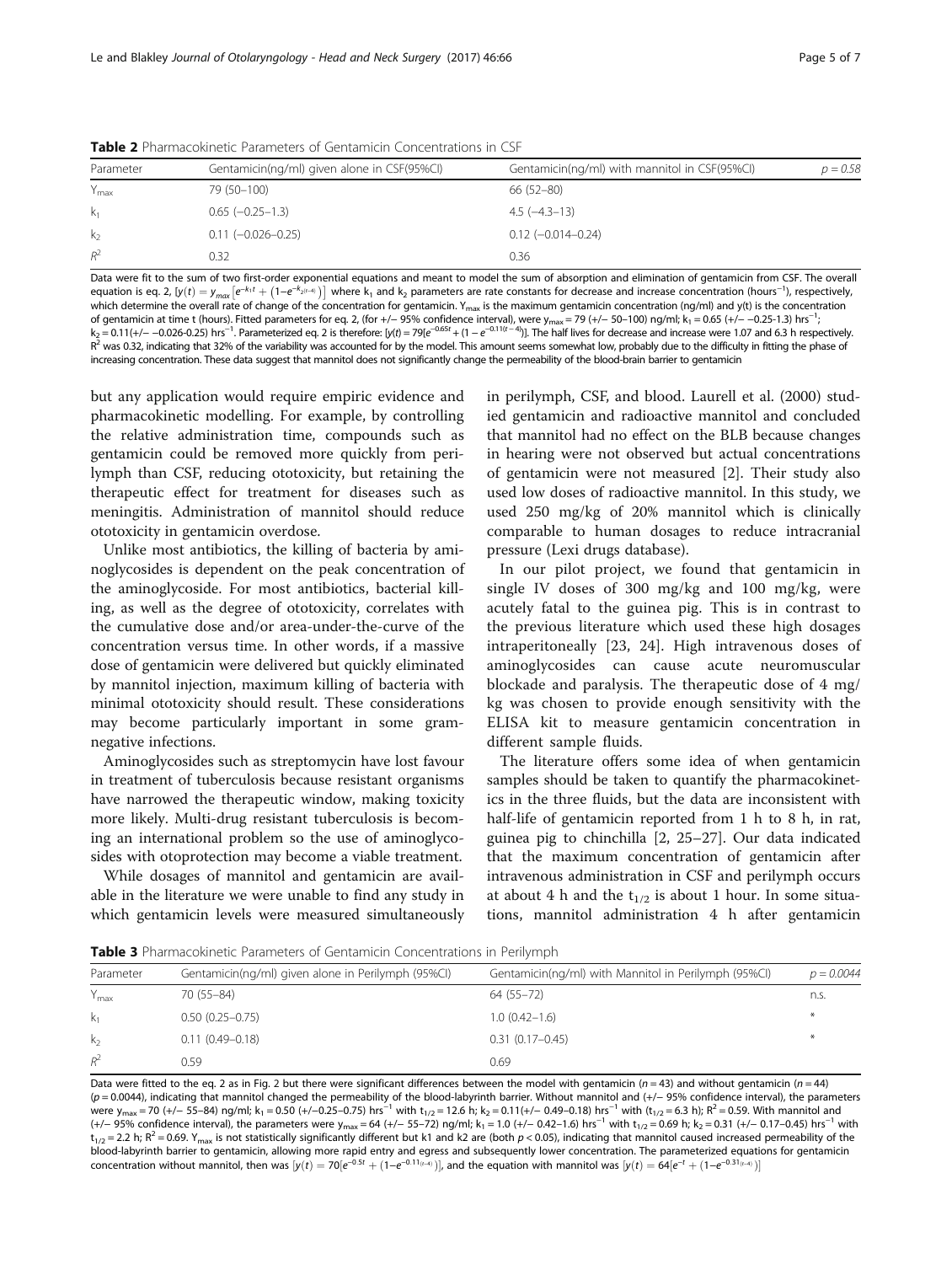administration should permit maximum antimicrobial effect and minimal ototoxicity.

The study limitations are the lack of characterization of physiologic effect on different transport processes such as endolymphatic route, as well as morphologic and functional effect on organ of Corti and spiral ganglion neurons. This is mainly due to our terminal surgery to collect different specimens such as perilymph and CSF. Future directions will assess and compare changes in the permeability of BLB with respect to different mannitol concentrations, histological characterization of the sensory cells and afferent auditory neurons, localization of traceable gentamicin, and functional hearing outcome.

This is the first study that simultaneously evaluated gentamicin levels in perilymph, blood and cerebrospinal fluid with and without mannitol with therapeutic drug levels. Controlling the permeability of the BLB should lead to new therapeutic options for clinicians.

## Conclusions

Mannitol administration transiently increases the permeability of the BLB. Potential clinical benefits may accrue from selected timing of administration of mannitol augmenting the rate of entry and egress of compounds such as gentamicin into and out of perilymph.

#### Abbreviations

BBB: Blood-brain barrier; BLB: Blood-labyrinth barrier; CSF: Cerebrospinal fluid; ELISA: Enzyme-linked immunoassay; Half life:  $t_{1/2} = \ln(2)/k_x$  or  $t_{1/2} = 0.693/k_x$  $(k_x)$  is decay constant of a system); k: Rate constants for association and decay which determine the rate of change of the concentration for drug in units of hours<sup>-1</sup>.; R<sup>2</sup>: Coefficient of determination; y(t): Concentration at time in hours (t);  $y_0$ : Concentration when time = 0 h for decreasing exponential in ng/ml; ymax: Maximum concentration in ng/ml

#### Acknowledgements

This study was supported by the Department of Otolaryngology Head & Neck Surgery, University of Manitoba.

#### Funding

This study was supported by (1) the Department of Otolaryngology, University of Manitoba and (2) Health Sciences Medical Staff Research Fund, Winnipeg Regional Health Association.

#### Availability of data and materials

The datasets used and/or analyzed during the current study are available from the corresponding author on reasonable request.

#### Authors' contributions

TNL: design & perform research, data analysis & interpretation, and manuscript writing & review. BWB: design & perform research, data analysis & interpretation, and manuscript writing & review. Both authors read and approved the final manuscript.

#### Ethics approval

The study had been approved by the Animal Care Committee, University of Manitoba.

#### Consent for publication

Not applicable.

#### Competing interests

The authors declare that they have no competing interests.

#### Publisher's Note

Springer Nature remains neutral with regard to jurisdictional claims in published maps and institutional affiliations.

## Received: 23 April 2017 Accepted: 4 December 2017 Published online: 11 December 2017

#### References

- 1. Juhn SK, Rybak LP, Prado S. Nature of blood-labyrinth barrier in experimental conditions. Ann Otol Rhinol Laryngol. 1981;90:135–41.
- 2. Laurell G, Viberg A, Teixeira M, et al. Blood-perilymph barrier and ototoxicity: an in vivo study in the rat. Acta Otolaryngol. 2000;120:796–803.
- 3. Juhn SK, Hunter BA, Odland RM. Blood-labyrinth barrier and fluid dynamics of the inner ear. Int Tinnitus J. 2001;7:72–83.
- 4. Juhn SK, Rybak LP, Fowlks WL. Transport characteristics of the blood– perilymph barrier. Am J Otolaryngol. 1982;3:392–6.
- 5. Neuwelt EA, Gilmer-Knight K, Lacy C, et al. Toxicity profile of delayed high dose sodium thiosulfate in children treated with carboplatin in conjunction with blood-brain-barrier disruption. Pediatr Blood Cancer. 2006;47:174–82.
- 6. Neuwelt E, Abbott NJ, Abrey L, et al. Strategies to advance translational research into brain barriers. Lancet Neurol. 2008;7:84–96.
- 7. Granowetter L, Rosenstock JG, Packer RJ. Enhanced cis-platinum neurotoxicity in pediatric patients with brain tumors. J Neuro-Oncol. 1983;1:293–7.
- 8. Baldwin DL, Ohlsen KA, Miller JM, et al. Cochlear blood flow and microvascular resistance changes in response to hypertonic glycerol, urea, and mannitol infusions. Ann Otol Rhinol Laryngol. 1992;101:168–75.
- 9. Song BB, Schacht J. Variable efficacy of radical scavengers and iron chelators to attenuate gentamicin ototoxicity in guinea pig in vivo. Hear Res. 1996;94:87–93.
- 10. Song BB, Anderson DJ, Schacht J. Protection from gentamicin ototoxicity by iron chelators in guinea pig in vivo. J Pharmacol Exp Ther. 1997;282:369–77.
- 11. Wood JW, Bas E, Gupta C, et al. Otoprotective properties of mannitol against gentamicin induced hair cell loss. Otol Neurotol. 2014;35:e187–94.
- 12. Song BB, Sha SH, Schacht J. Iron chelators protect from aminoglycosideinduced cochleo- and vestibulo-toxicity. Free Radic Biol Med. 1998;25:189–95.
- 13. Bezdjian A, Mujica-Mota MA, Devic S, et al. The effect of radiotherapy on gentamicin ototoxicity: an animal model. Otolaryngol Head Neck Surg. 2015;152:1094–101.
- 14. Dai CF, Mangiardi D, Cotanche DA, et al. Uptake of fluorescent gentamicin by vertebrate sensory cells in vivo. Hear Res. 2006;213:64–78.
- 15. Ding D, McFadden SL, Browne RW, et al. Late dosing with ethacrynic acid can reduce gentamicin concentration in perilymph and protect cochlear hair cells. Hear Res. 2003;185:90–6.

<span id="page-5-0"></span>